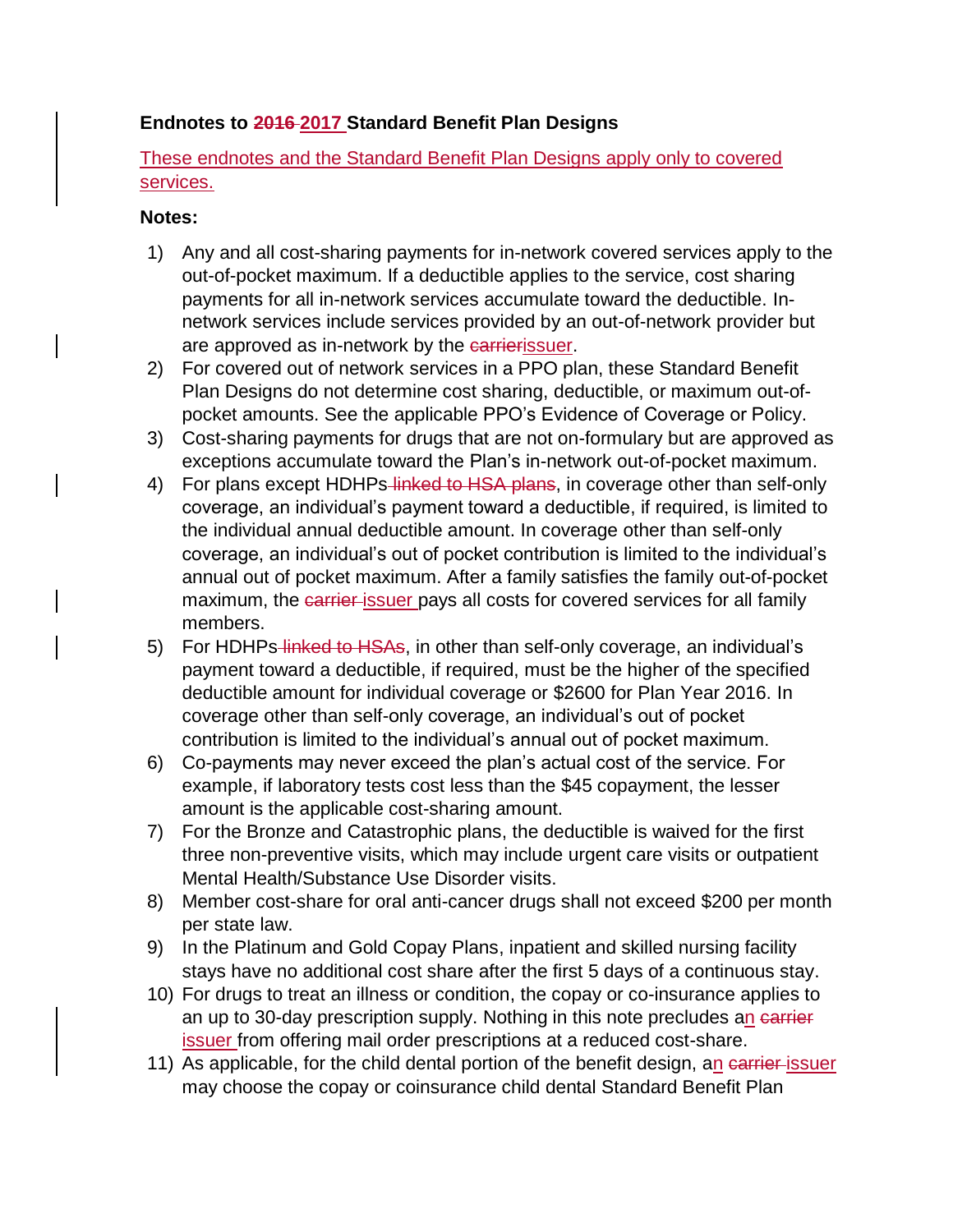Design, regardless of whether the carrier issuer selects the copay or the coinsurance design for the non-child dental portion of the benefit design. In the Catastrophic plan, the deductible must apply to non-preventive child dental benefits.

- 12) Cost-sharing terms and accumulation requirements for non-Essential Health Benefits that are covered services are not addressed by these Standard Benefit Plan Designs.
- 13) Mental Health/Substance Use Disorder Outpatient Items and Services include, post-discharge ancillary care services, such as counseling and other outpatient support services, which may be provided as part of the offsite recovery component of a residential treatment plan. but are not limited to, partial hospitalization, multidisciplinary intensive outpatient psychiatric treatment, day treatment programs, intensive outpatient programs, behavioral health treatment for PDD/autism delivered at home, and other outpatient intermediate services that fall between inpatient care and regular outpatient office visits.
- 14) Residential substance abuse treatment that employs highly intensive and varied therapeutics in a highly-structured environment and occurs in settings including, but not limited to, community residential rehabilitation, case management, and aftercare programs, is categorized as substance use disorder inpatient services.
- 15) Specialists include are physicians with a specialty as follows: allergy, anesthesiology, dermatology, cardiology and other internal medicine specialists, neonatology, neurology, oncology, ophthalmology, orthopedics, pathology, psychiatry, radiology, -any surgical specialty, otolaryngology, urology, and other designated as appropriate (28 CCR § 1300.51(I)(1)).
- 16) The Other Practitioner category may includes Nurse Practitioners, Certified Nurse Midwives, Physical Therapists, Occupational Therapists, Respiratory Therapists, Clinical Psychologists, Speech and Language Therapists, Licensed Clinical Social Worker, Marriage and Family Therapists, Applied Behavior Analysis Therapists, acupuncture practitioners, Registered Dieticians and other nutrition advisors. and other practitioners included in 28 CCR § 1300.67(a)(1). Nothing in this note precludes a plan from using another comparable benefit category other than specialist for a service provided by one of these practitioners.
- 17) The Outpatient Visit line item within the Outpatient Services category includes but is not limited to the following types of outpatient visits: outpatient chemotherapy, outpatient radiation, outpatient infusion therapy and outpatient dialysis and similar outpatient services.
- 18) The inpatient physician cost share may apply for any physician who bills separately from the facility (e.g. surgeon). A member's primary care physician or specialist may apply the office visit cost share when conducting a visit to the member in a hospital or skilled nursing facility.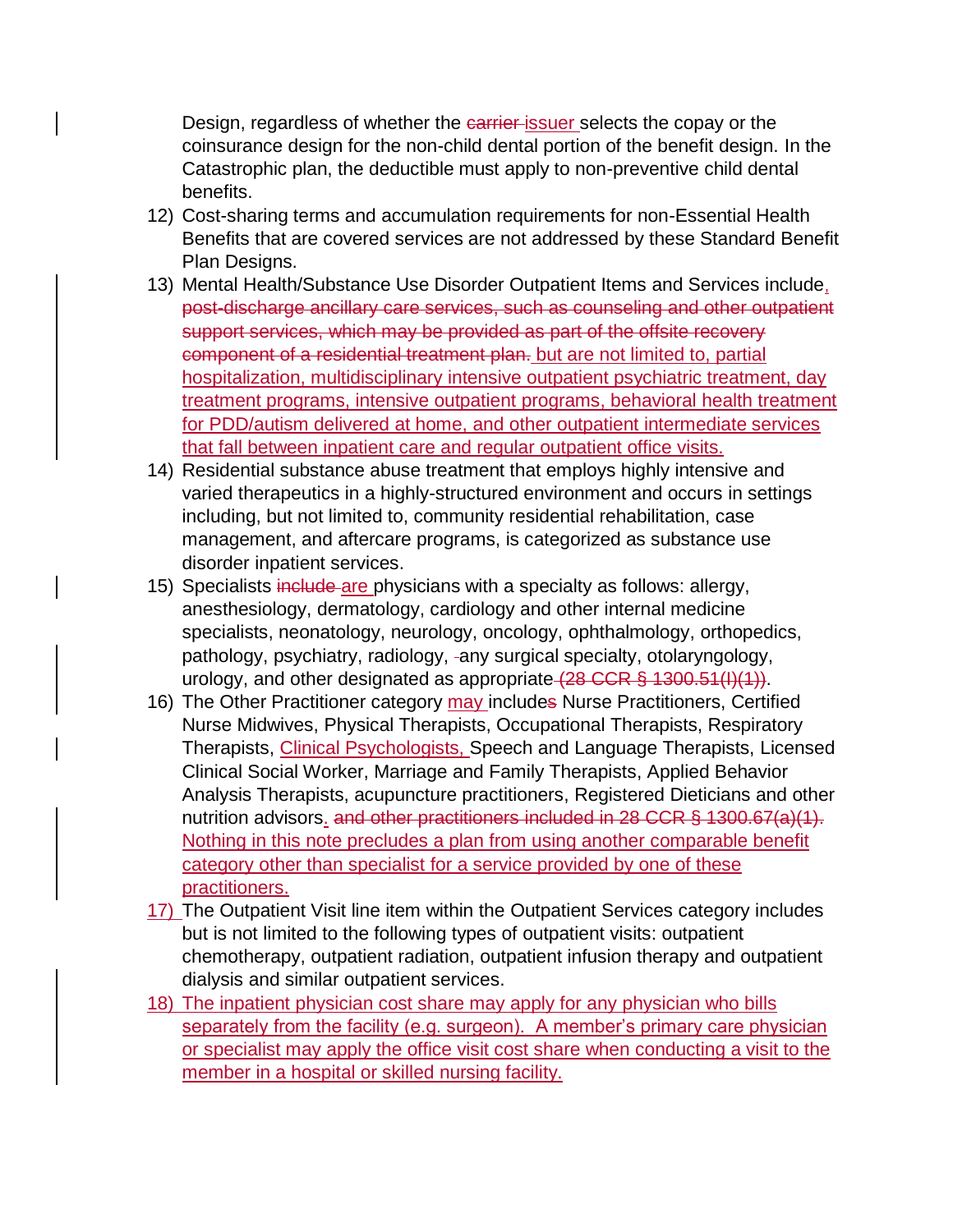- 19) Cost-sharing for services subject to the federal Mental Health Parity and Addiction Equity Act (MHPAEA) may be different but not more less than those listed in these standard benefit plan designs if necessary for compliance with MHPAEA.
- 17)20) Behavioral health tTreatment for autism and pervasive developmental disorder is covered under Mental/Behavioral health outpatient services.
- 18)21) Drug tiers are defined as follows:

| Tier | <b>Definition</b>                                                 |
|------|-------------------------------------------------------------------|
|      | 1) Most generic drugs and low cost preferred brands.              |
| 2    | 1) Non-preferred generic drugs or;                                |
|      | 2) Preferred brand name drugs or;                                 |
|      | 3) Recommended by the plan's pharmaceutical and                   |
|      | therapeutics (P&T) committee based on drug safety, efficacy       |
|      | and cost.                                                         |
| 3    | 1) Non-preferred brand name drugs or;                             |
|      | 2) Recommended by P&T committee based on drug safety,             |
|      | efficacy and cost or;                                             |
|      | 3) Generally have a preferred and often less costly               |
|      | therapeutic alternative at a lower tier.                          |
| 4    | 1) Food and Drug Administration (FDA) or drug                     |
|      | manufacturer limits distribution to specialty pharmacies or;      |
|      | 2) Self administration requires training, clinical monitoring or; |
|      | 3) Drug was manufactured using biotechnology or;                  |
|      | 4) Plan cost (net of rebates) is >\$600.                          |

- 220) Plan formularies must include at least one drug in Tiers 1 or 2 or 3 if all FDAapproved drugs in the same drug class would otherwise qualify for Tier 4 and at least 3 drugs in that class are available as FDA-approved drugs.
- 234) Issuers must comply with 45 CFR Section 156.122(d) dated February 27, 2015 which requires the health plan to publish an up-to-date, accurate and complete list of all covered drugs on its formulary list including any tiering structure that is adopted.
- $242$ ) A plan's formulary must include a clear written description of the exception process that an enrollee could use to obtain coverage of a drug that is not included on the plan's formulary.
- 23) For 2016, a carrier may offer a plan with two in-network facility tiers if the lowest-cost tier network (Tier 1), complies with the cost-sharing requirements in the standard benefit plan design, meets state network adequacy and timeliness standards as applied by the applicable regulator and the carrier demonstrates that the two in-network facility tiers are in the best interest of the consumer as determined by Covered California on a case-by-case basis, based on premium stability, price, quality, choice and value. For non-Qualified Health Plans, the applicable regulator will review.